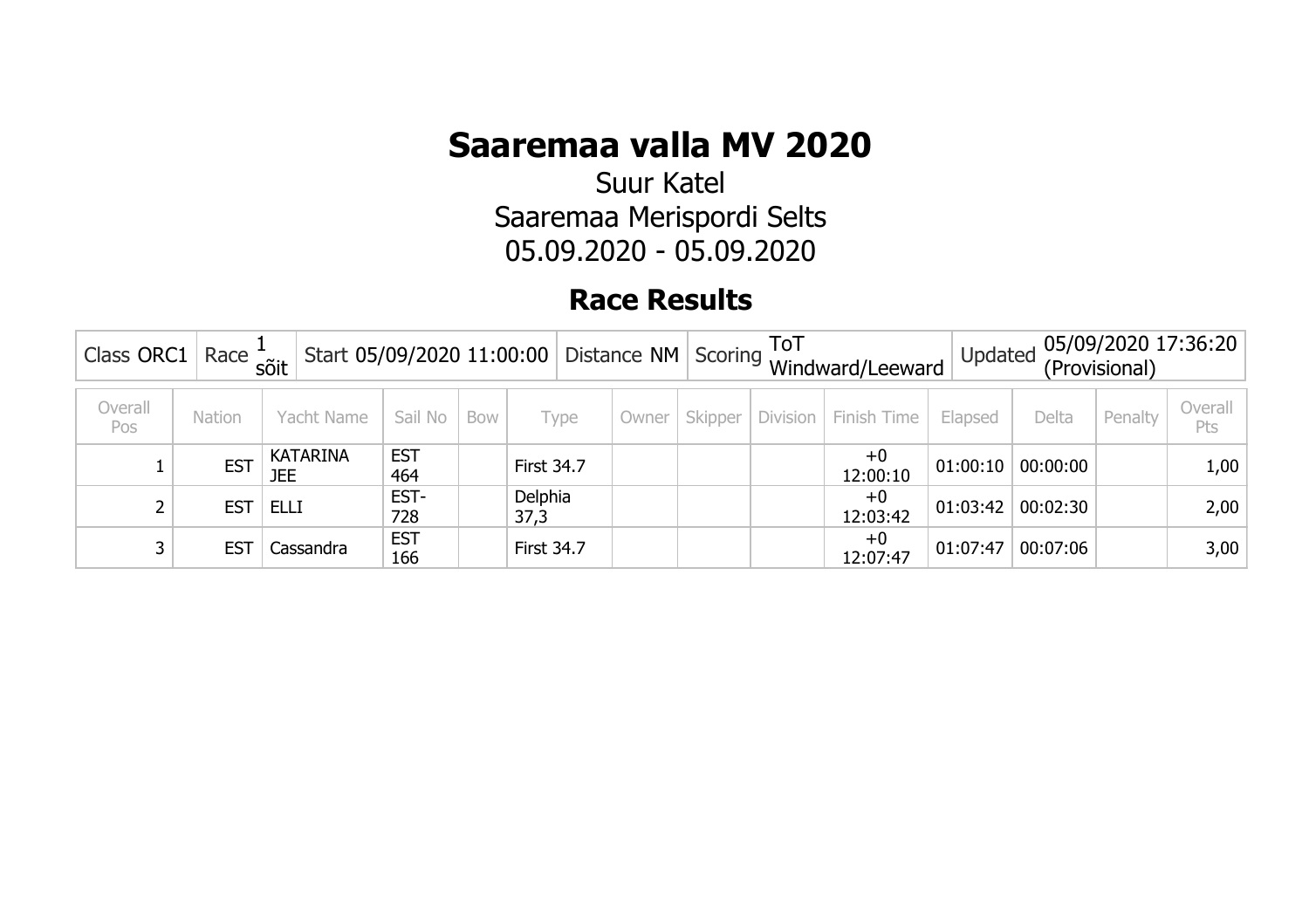Suur Katel Saaremaa Merispordi Selts 05.09.2020 - 05.09.2020

| Class ORC1   Race $\frac{2}{50}$ it |                 |                        |                   | Start 05/09/2020 12:23:00 Distance NM Scoring ToT Windward/Leeward |                   |       |         |          | 05/09/2020 17:37:28<br>Updated<br>(Provisional) |          |          |         |                |
|-------------------------------------|-----------------|------------------------|-------------------|--------------------------------------------------------------------|-------------------|-------|---------|----------|-------------------------------------------------|----------|----------|---------|----------------|
| Overall<br>Pos                      | Nation          | Yacht Name             | Sail No           | <b>Bow</b>                                                         | Type              | Owner | Skipper | Division | Finish Time                                     | Elapsed  | Delta    | Penalty | Overall<br>Pts |
|                                     | <b>EST</b>      | <b>KATARINA</b><br>JEE | <b>EST</b><br>464 |                                                                    | <b>First 34.7</b> |       |         |          | $+0$<br>13:21:01                                | 00:58:01 | 00:00:00 |         | 1,00           |
|                                     | <b>EST</b>      | <b>ELLI</b>            | EST-<br>728       |                                                                    | Delphia<br>37,3   |       |         |          | $+0$<br>13:26:58                                | 01:03:58 | 00:04:51 |         | 2,00           |
|                                     | ES <sub>7</sub> | Cassandra              | <b>EST</b><br>166 |                                                                    | <b>First 34.7</b> |       |         |          | $+0$<br>13:29:46                                | 01:06:46 | 00:08:12 |         | 3,00           |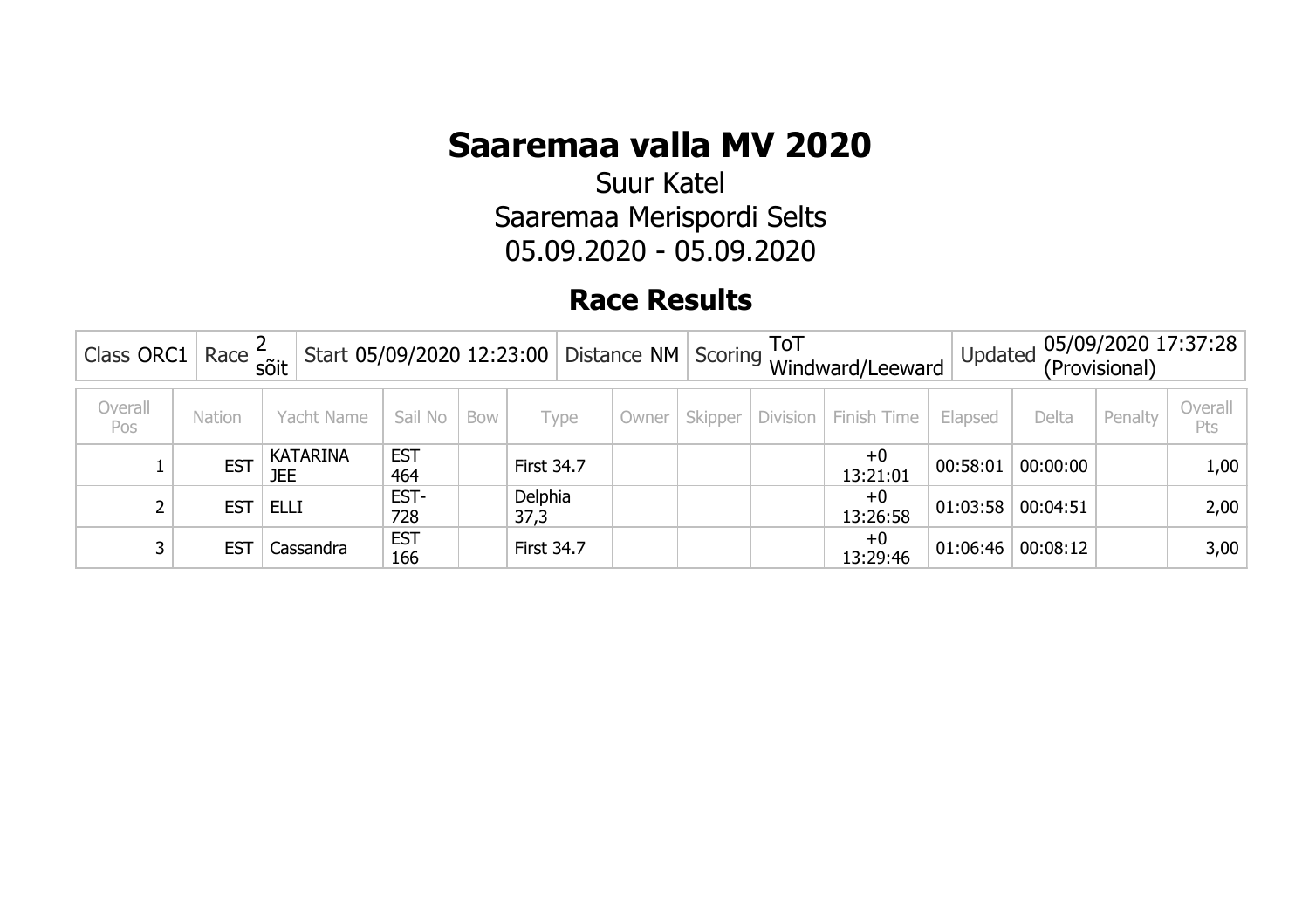Suur Katel Saaremaa Merispordi Selts 05.09.2020 - 05.09.2020

| Class ORC1   Race $\frac{3}{50}$ |            |                        |                   |            |                   |       |         |          | Start 05/09/2020 13:46:00 Distance NM Scoring ToT Windward/Leeward | Updated  |          | (Provisional) | 05/09/2020 17:38:12 |
|----------------------------------|------------|------------------------|-------------------|------------|-------------------|-------|---------|----------|--------------------------------------------------------------------|----------|----------|---------------|---------------------|
| Overall<br>Pos                   | Nation     | Yacht Name             | Sail No           | <b>Bow</b> | Type              | Owner | Skipper | Division | Finish Time                                                        | Elapsed  | Delta    | Penalty       | Overall<br>Pts      |
|                                  | <b>EST</b> | <b>ELLI</b>            | EST-<br>728       |            | Delphia<br>37,3   |       |         |          | $+0$<br>14:49:30                                                   | 01:03:30 | 00:00:00 |               | 1,00                |
|                                  | <b>EST</b> | Cassandra              | <b>EST</b><br>166 |            | <b>First 34.7</b> |       |         |          | $+0$<br>14:53:19                                                   | 01:07:19 | 00:04:20 |               | 2,00                |
|                                  | <b>EST</b> | <b>KATARINA</b><br>JEE | <b>EST</b><br>464 |            | <b>First 34.7</b> |       |         |          | <b>RET</b>                                                         |          |          |               | 4,00                |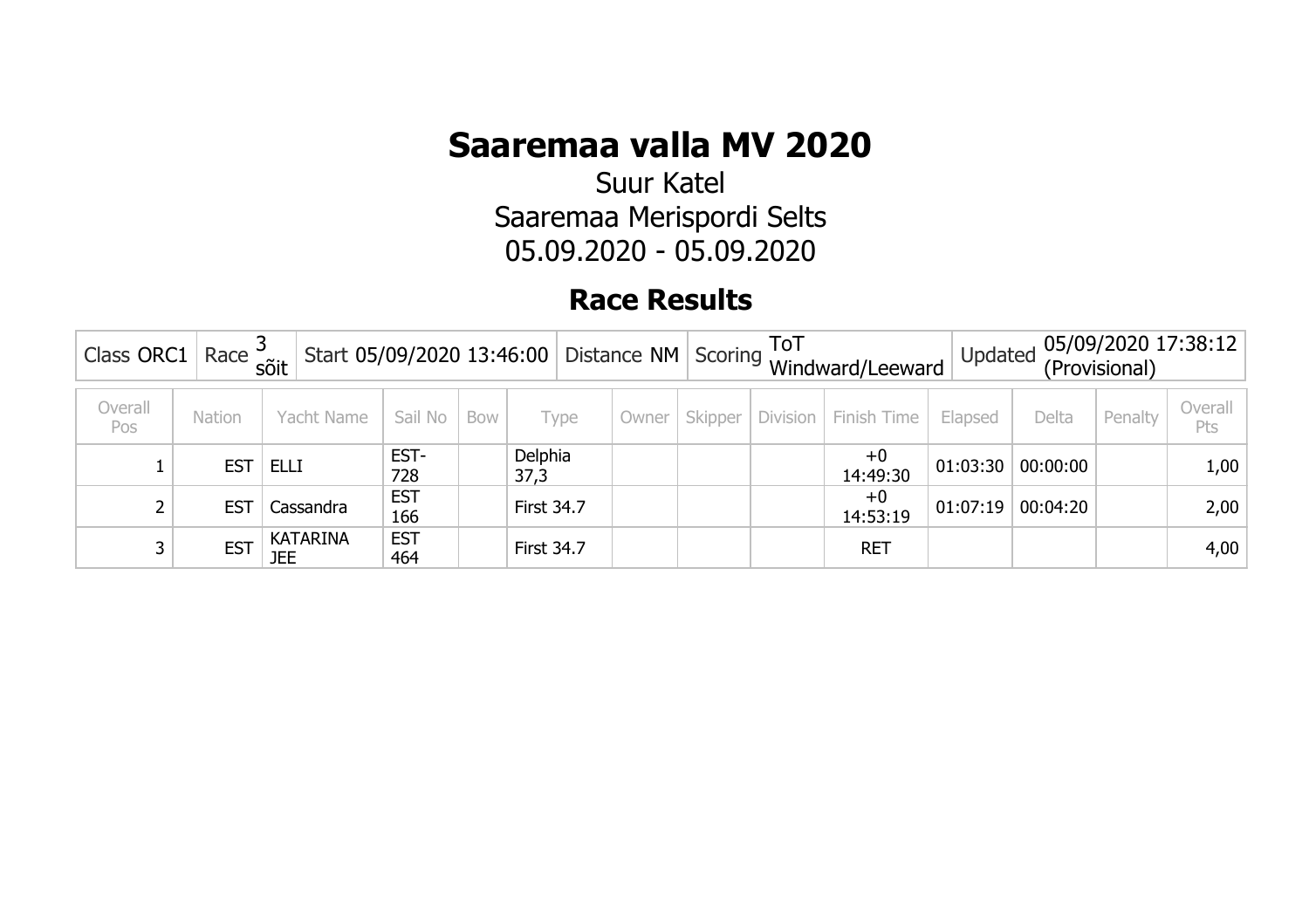Suur Katel Saaremaa Merispordi Selts 05.09.2020 - 05.09.2020

### **Series Results class ORC1 (1)**

**Provisional Overall**

| Rank | Yacht Name             | Sail No        | Bow | Type              | Owner   Skipper | Division | R1                | R <sub>2</sub> | R <sub>3</sub> | Total I                                       |
|------|------------------------|----------------|-----|-------------------|-----------------|----------|-------------------|----------------|----------------|-----------------------------------------------|
|      | KATARINA JEE   EST 464 |                |     | <b>First 34.7</b> |                 |          |                   |                |                | $1,00$ $1,00$ $8$ $\frac{4,00}{RET}$ $2,00$ . |
|      | ELLI                   | <b>EST-728</b> |     | Delphia 37,3      |                 |          |                   | $2,00$   2,00  |                | $1,00$   3,00                                 |
|      | ' Cassandra            | EST 166        |     | <b>First 34.7</b> |                 |          | <del>3,00</del> ∣ |                |                | $ 3,00 2,00 $ 5,00                            |

[05/09/2020 17:40:31]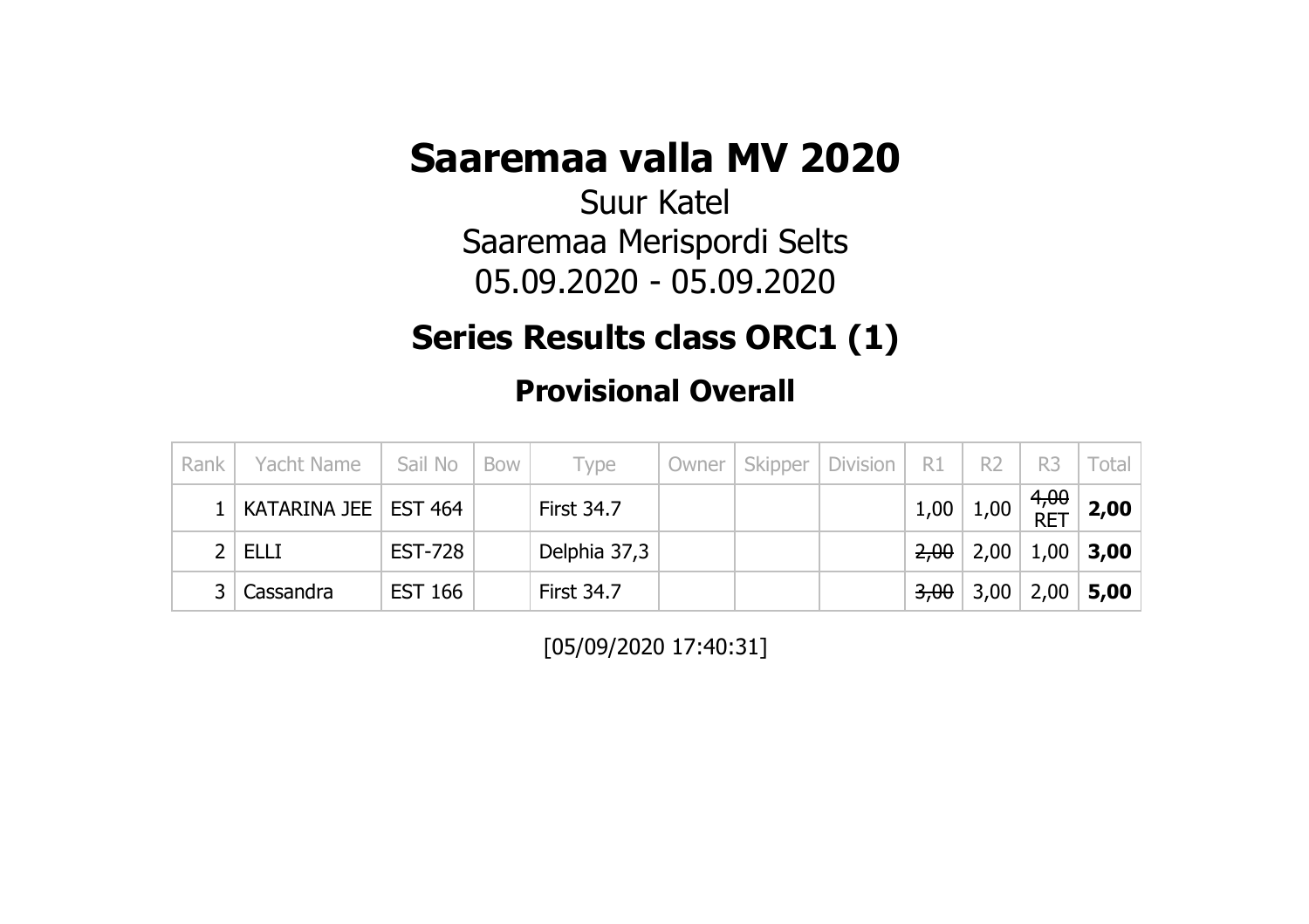Suur Katel Saaremaa Merispordi Selts 05.09.2020 - 05.09.2020

| Class ORC2     | Race +     | sõit             | Start 05/09/2020 11:00:00   Distance NM   Scoring |     |                        |       |         | ToT             | Windward/Leeward | Updated  |          | (Provisional) | 05/09/2020 17:38:46 |
|----------------|------------|------------------|---------------------------------------------------|-----|------------------------|-------|---------|-----------------|------------------|----------|----------|---------------|---------------------|
| Overall<br>Pos | Nation     | Yacht Name       | Sail No                                           | Bow | Type                   | Owner | Skipper | <b>Division</b> | Finish Time      | Elapsed  | Delta    | Penalty       | Overall<br>Pts      |
|                | <b>EST</b> | LILIANN          | <b>EST</b><br>396                                 |     | ONE OFF                |       |         |                 | $+0$<br>12:05:51 | 01:05:51 | 00:00:00 |               | 1,00                |
|                | <b>EST</b> | <b>LOTE</b>      | <b>EST</b><br>460                                 |     | COMPIS 28              |       |         |                 | $+0$<br>12:13:13 | 01:13:13 | 00:00:07 |               | 2,00                |
|                | <b>EST</b> | <b>CENTAUR</b>   | <b>EST371</b>                                     |     | <b>FIRST</b><br>31.7LR |       |         |                 | $+0$<br>12:05:57 | 01:05:57 | 00:00:31 |               | 3,00                |
|                | <b>EST</b> | <b>MERCURIUS</b> | <b>EST 45</b>                                     |     | CARTER 30              |       |         |                 | $+0$<br>12:16:35 | 01:16:35 | 00:04:10 |               | 4,00                |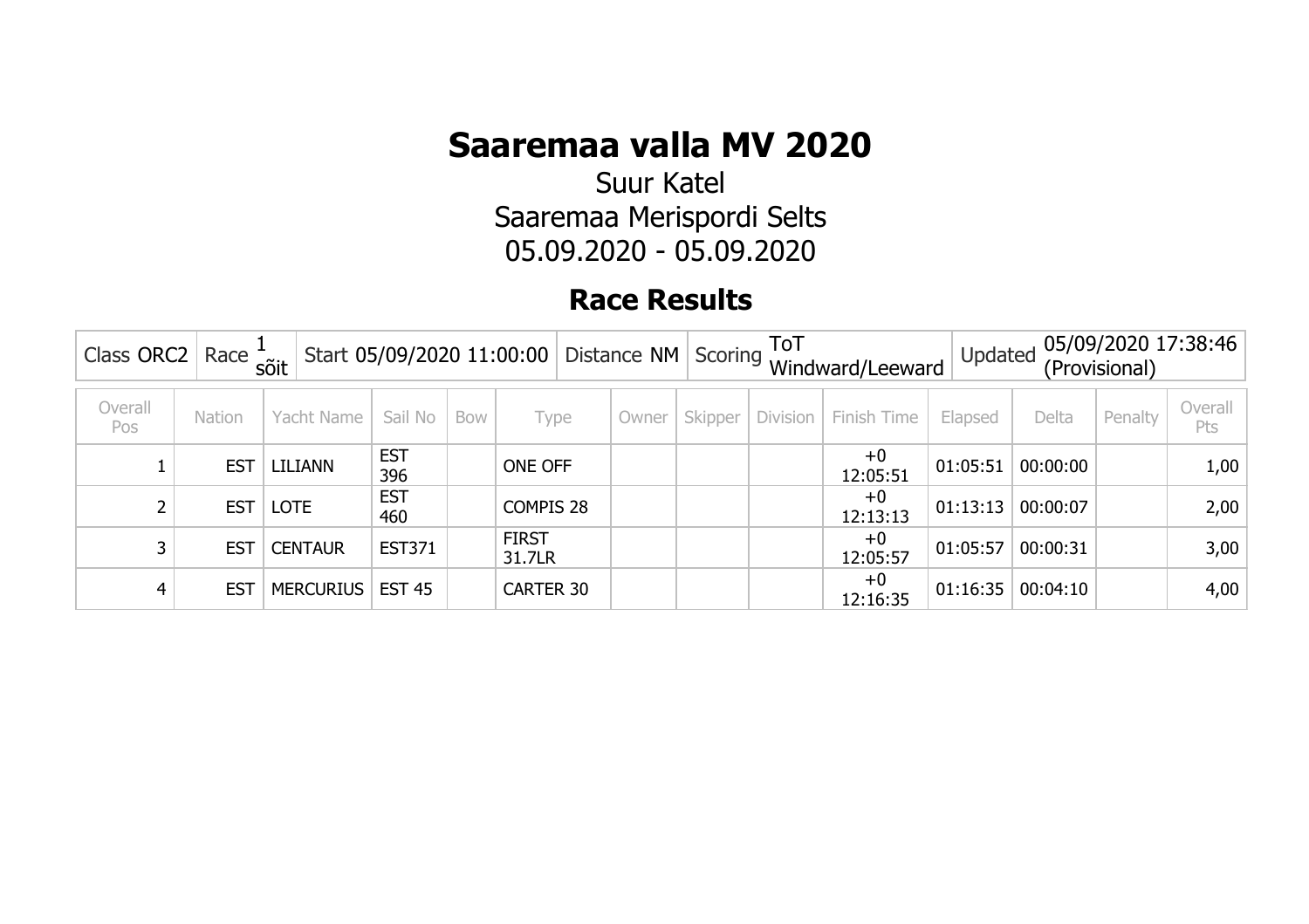Suur Katel Saaremaa Merispordi Selts 05.09.2020 - 05.09.2020

| Class ORC2     | Race       | sõit             |                   |     |                        | Start 05/09/2020 12:23:00   Distance NM   Scoring |         | <b>ToT</b>      | Windward/Leeward | Updated  |          | (Provisional) | 05/09/2020 17:39:25 |
|----------------|------------|------------------|-------------------|-----|------------------------|---------------------------------------------------|---------|-----------------|------------------|----------|----------|---------------|---------------------|
| Overall<br>Pos | Nation     | Yacht Name       | Sail No           | Bow | Type                   | Owner                                             | Skipper | <b>Division</b> | Finish Time      | Elapsed  | Delta    | Penalty       | Overall<br>Pts      |
|                | <b>EST</b> | <b>CENTAUR</b>   | <b>EST371</b>     |     | <b>FIRST</b><br>31.7LR |                                                   |         |                 | $+0$<br>13:25:40 | 01:02:40 | 00:00:00 |               | 1,00                |
|                | <b>EST</b> | LILIANN          | <b>EST</b><br>396 |     | ONE OFF                |                                                   |         |                 | $+0$<br>13:28:16 | 01:05:16 | 00:02:01 |               | 2,00                |
|                | <b>EST</b> | <b>LOTE</b>      | <b>EST</b><br>460 |     | COMPIS 28              |                                                   |         |                 | $+0$<br>13:37:06 | 01:14:06 | 00:03:25 |               | 3,00                |
| 4              | <b>EST</b> | <b>MERCURIUS</b> | <b>EST 45</b>     |     | <b>CARTER 30</b>       |                                                   |         |                 | $+0$<br>13:39:24 | 01:16:24 | 00:06:35 |               | 4,00                |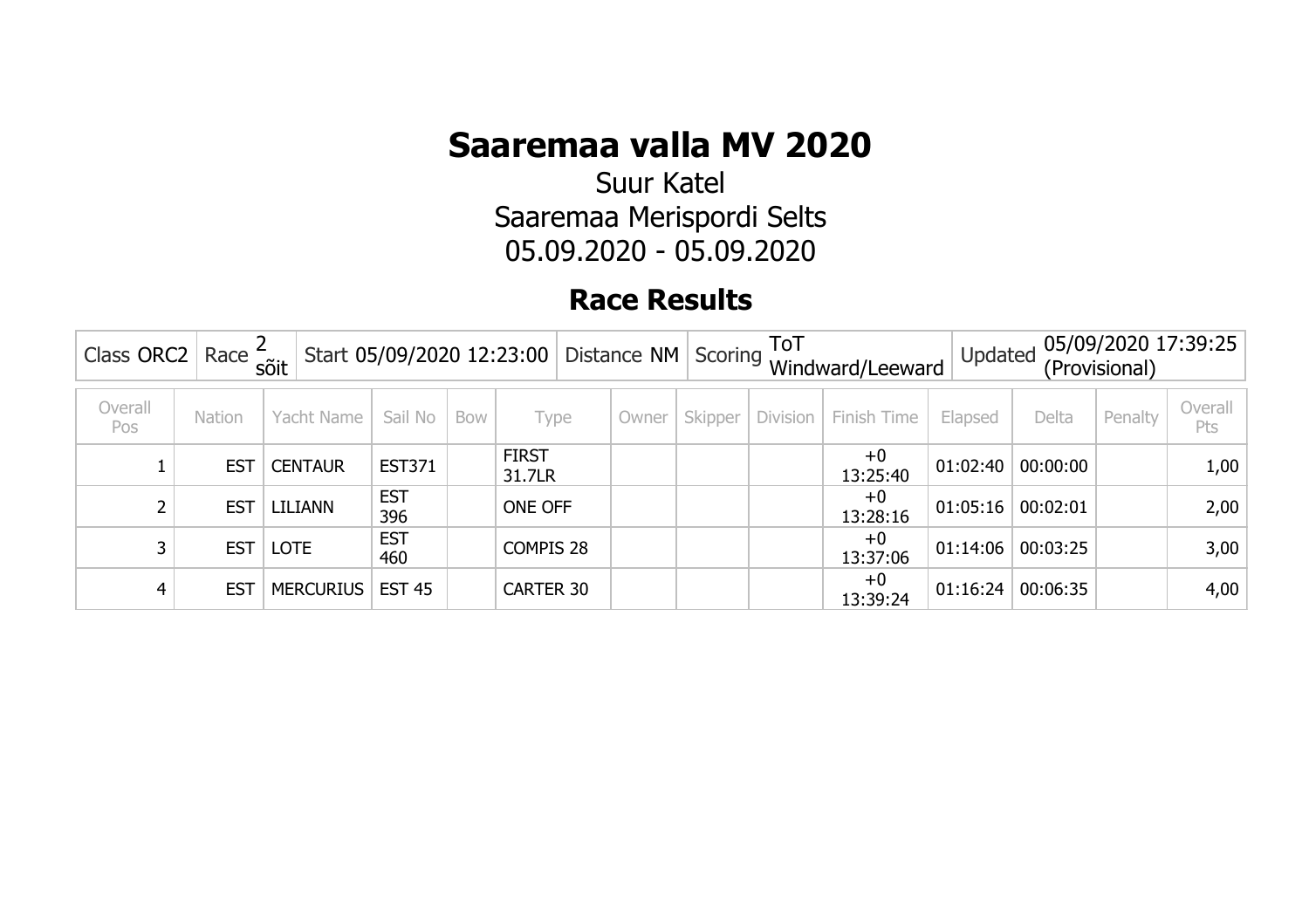Suur Katel Saaremaa Merispordi Selts 05.09.2020 - 05.09.2020

| Class ORC2     | Race <sup>3</sup> | sõit             | Start 05/09/2020 13:46:00 Distance NM Scoring $\frac{1}{100}$ |     |                        |           |       |         |                 | Windward/Leeward | Updated  |          | (Provisional) | 05/09/2020 17:39:56 |
|----------------|-------------------|------------------|---------------------------------------------------------------|-----|------------------------|-----------|-------|---------|-----------------|------------------|----------|----------|---------------|---------------------|
| Overall<br>Pos | Nation            | Yacht Name       | Sail No                                                       | Bow | Type                   |           | Owner | Skipper | <b>Division</b> | Finish Time      | Elapsed  | Delta    | Penalty       | Overall<br>Pts      |
|                | <b>EST</b>        | <b>LOTE</b>      | <b>EST</b><br>460                                             |     |                        | COMPIS 28 |       |         |                 | $+0$<br>14:57:56 | 01:11:56 | 00:00:00 |               | 1,00                |
|                | <b>EST</b>        | LILIANN          | <b>EST</b><br>396                                             |     | ONE OFF                |           |       |         |                 | $+0$<br>14:52:21 | 01:06:21 | 00:01:25 |               | 2,00                |
|                | <b>EST</b>        | <b>MERCURIUS</b> | <b>EST 45</b>                                                 |     | <b>CARTER 30</b>       |           |       |         |                 | $+0$<br>14:59:02 | 01:13:02 | 00:02:06 |               | 3,00                |
|                | <b>EST</b>        | <b>CENTAUR</b>   | <b>EST371</b>                                                 |     | <b>FIRST</b><br>31.7LR |           |       |         |                 | <b>DNS</b>       |          |          |               | 5,00                |